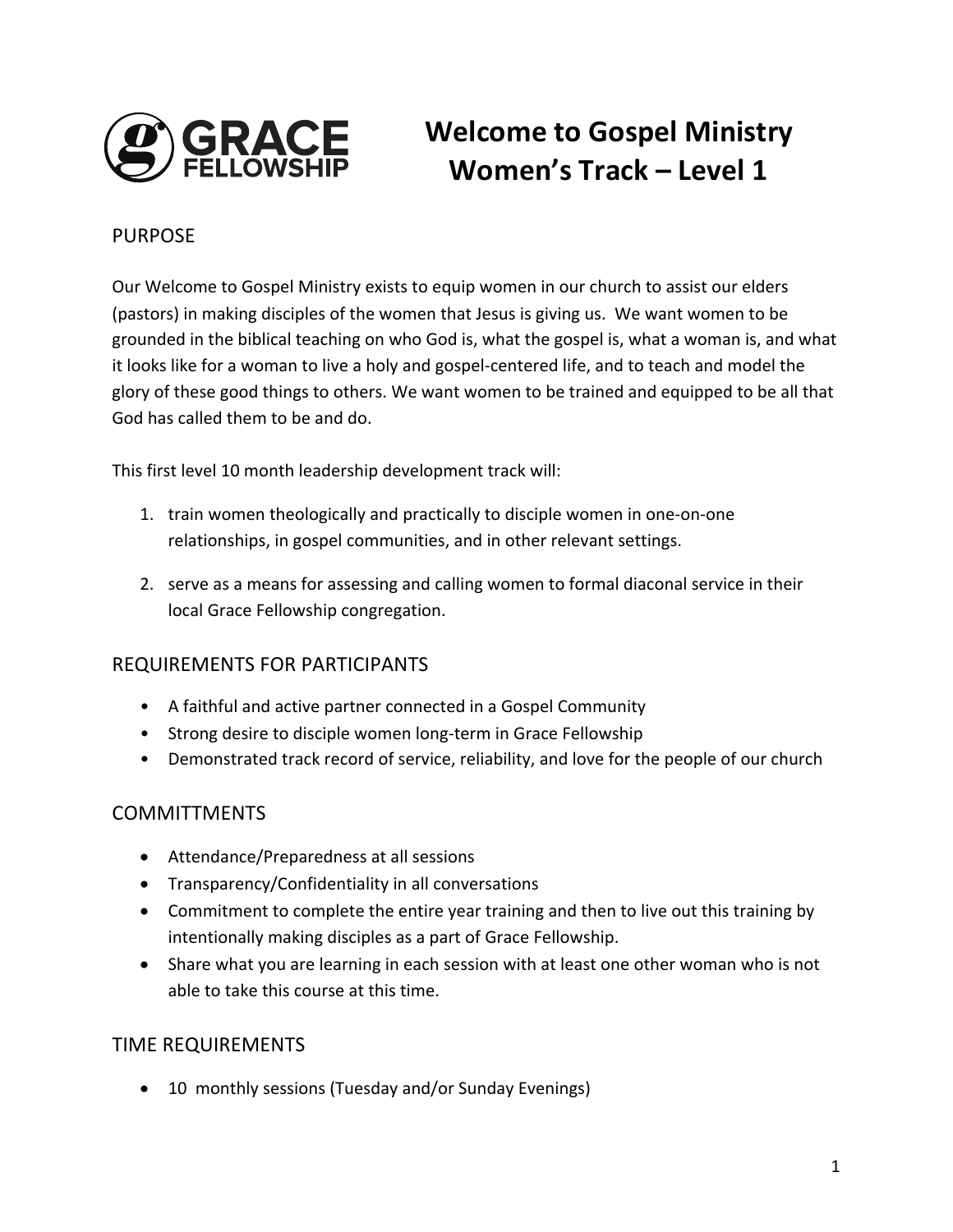#### The Sessions:

#### 1. What is the Gospel?

We want to anchor everything on the glory of the gospel of the grace of God in Jesus. The gospel is the air we breathe and the fountain from which all discipleship flows.

## 2. Story of God

In this session, we will continue to examine the Spirit's gospel work through the Scriptures in our lives and in the lives of those to whom we are ministering. Grasping the overall story of God and the fulfillment of the New Covenant in Jesus is crucial to rightly interpreting and applying the Scriptures to our lives.

### 3. Woman – God-designed femininity

In this session we will look at some of the foundational truths that Scripture teaches us about "femininity," or what our Triune God's wise and good design and intentions were in creating women as he did. We'll also consider the effects of sin on these good intentions.

#### 4. Gospel-centered femininity

In this session, we will consider how the gospel intersects with Biblical teaching on femininity. Are these disconnected realities? Is discipleship an androgynous pursuit? Or are we also supposed to give attention to sex-specific sin and sex-specific obedience? Throughout the New Testament, we see that believing the gospel and embracing our masculine or feminine callings (as God allows and enables) go together. We are created and redeemed as men or women for the glory of God.

# 5. The church

In this session, we will consider the creation and design and purpose of the church in God's plan. In seeing that the church is designed by and for the Gospel, we will look at roles, opportunities, and calling as gifted members of the Body of Christ.

# 6. Gospel fluency

In this session, we will talk about the skill of applying the gospel in the making of disciples. We'll do this on two fronts. One is how to call women away not only from outright sin but also from moralism/self-righteousness and toward gospel belief, repentance, and obedience. Two is how to freely and directly address sin in a way that is redemptive.